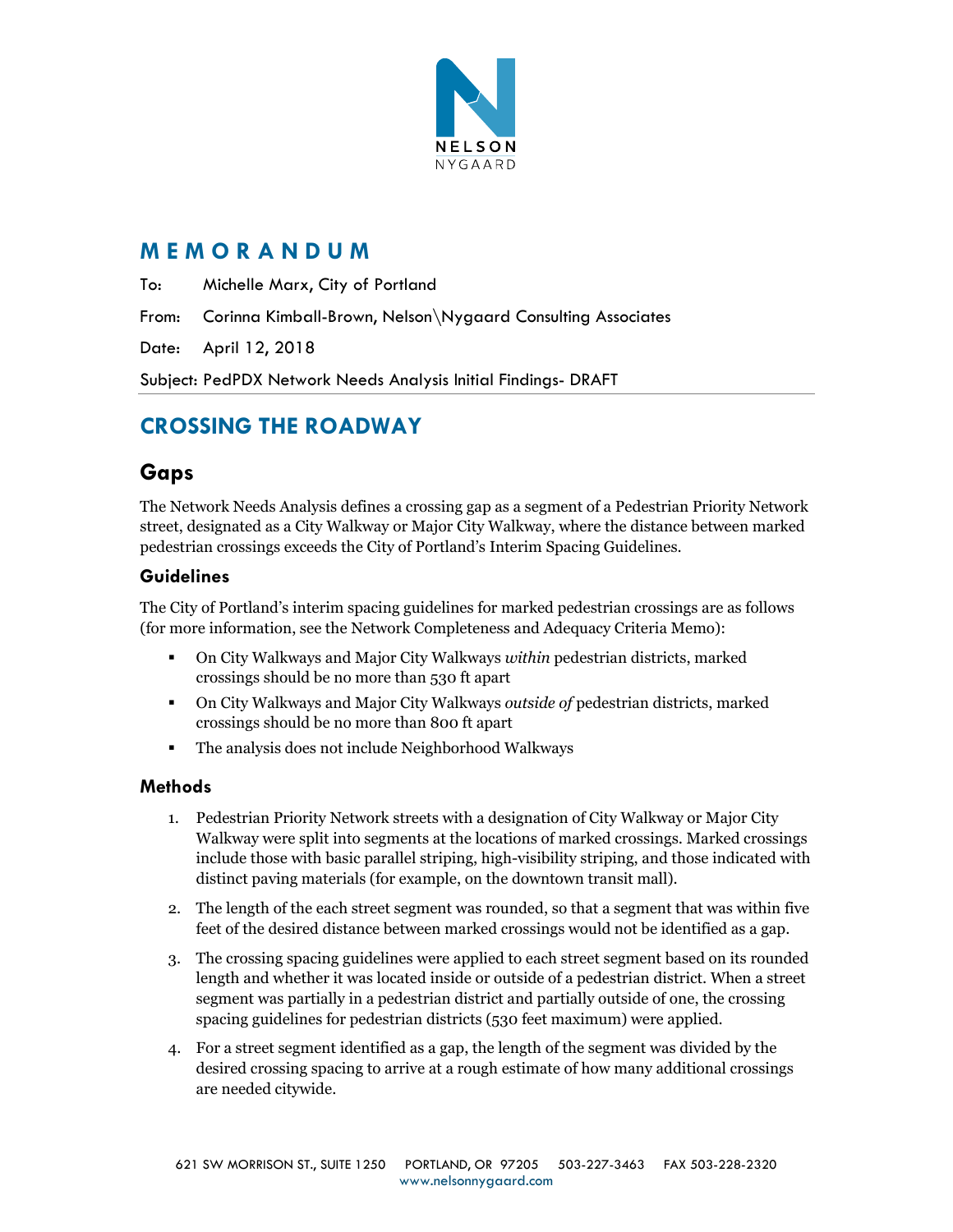## **Initial Findings**

The initial gaps analysis found:

- A total of 448 miles of City Walkway and Major City Walkway with crossing gaps, 79% of the 567 total miles of streets with those designations.
- The longest gap is 49,011 feet, or 9.28 miles, on NW Skyline Boulevard.
- **•** The mean length of gaps between crossings is 1,835 feet, or roughly 1/3 mile.
- Approximately 3,520 new marked crossings would need to be installed citywide in order for all City Walkways and Major City Walkways to meet the spacing guidelines.

### *Pedestrian Districts*

Within pedestrian districts, the initial analysis identified the following:

- 175 miles of City Walkway/Major City Walkway where gaps are present, representing 69% of the total miles within pedestrian districts
- Mean gap distance of 1,310 feet, or 2.5 times the spacing guidelines
- Maximum gap distance of 10,420 feet, or 2 miles, on SW Barbur Boulevard
- Need for approximately 1,720 new marked crossings

### *City Walkways and Major City Walkways outside of Pedestrian Districts*

On City Walkways and Major City Walkways outside of Pedestrian Districts, the initial analysis identified the following:

- 274 miles of City Walkway/Major City Walkway where gaps are present, representing 88% of the total miles outside of pedestrian districts
- $\blacksquare$  Mean gap distance of 2,474 feet, more than 3 times the spacing guidelines
- Need for approximately 1,800 new marked crossings

# **Deficiencies**

The Network Needs Analysis assessed the sufficiency of all marked crossings on Pedestrian Priority Network streets with a designation of City Walkway or Major City Walkway. Crossings were identified as potentially deficient if the design of the crosswalk did not meet the desired design guidelines, as outlined below.

## **Criteria**

The City of Portland has established the desired design of a crosswalk based on the speed limit, number of lanes, and average daily traffic (ADT) of the roadway that it crosses, as illustrated in Figure 1. The needs analysis was performed for marked crossings on City Walkways and Major City Walkways, and identified those crossings that are potentially deficient based on the City of Portland's general guidelines and available data. Ultimately, City engineers will assess each potentially deficient crossing location to determine the appropriate design.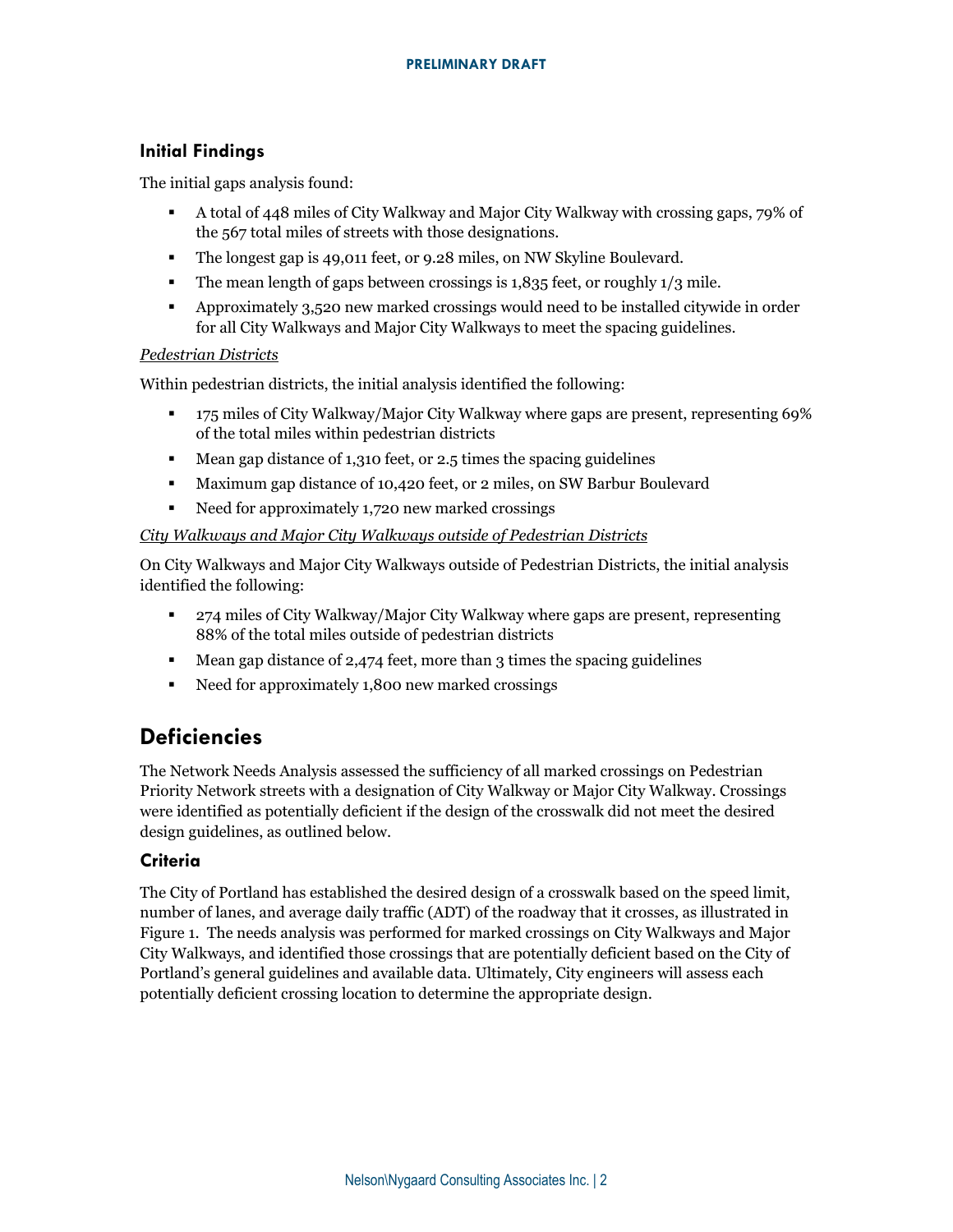#### **PRELIMINARY DRAFT**

|                                   |                                                                            |                  |                                          | <b>CROSSWALK DESIGN BY ROADWAY TYPE</b>                                                                                                   |                  |                                          |                         |                  |                               |                         |                  |                     |
|-----------------------------------|----------------------------------------------------------------------------|------------------|------------------------------------------|-------------------------------------------------------------------------------------------------------------------------------------------|------------------|------------------------------------------|-------------------------|------------------|-------------------------------|-------------------------|------------------|---------------------|
|                                   | <b>VEHICLE ADT</b><br>$>4.000 - 9.000$                                     |                  | <b>VEHICLE ADT</b><br>$> 9.000 - 12.000$ |                                                                                                                                           |                  | <b>VEHICLE ADT</b><br>$>$ 12,000 -15,000 |                         |                  | <b>VEHICLE ADT</b><br>>15,000 |                         |                  |                     |
|                                   | $\leq 30$<br><b>MPH</b>                                                    | 35<br><b>MPH</b> | $40+$<br><b>MPH</b>                      | $\leq 30$<br><b>MPH</b>                                                                                                                   | 35<br><b>MPH</b> | $40+$<br><b>MPH</b>                      | $\leq 30$<br><b>MPH</b> | 35<br><b>MPH</b> | $40+$<br><b>MPH</b>           | $\leq 30$<br><b>MPH</b> | 35<br><b>MPH</b> | $40+$<br><b>MPH</b> |
| <b>TWO LANES</b>                  |                                                                            |                  |                                          |                                                                                                                                           |                  |                                          |                         |                  |                               |                         |                  |                     |
| THREE LANES WITH RAISED MEDIAN    |                                                                            |                  |                                          |                                                                                                                                           |                  |                                          |                         |                  |                               |                         |                  |                     |
| THREE LANES WITHOUT RAISED MEDIAN |                                                                            |                  |                                          |                                                                                                                                           |                  |                                          |                         |                  |                               |                         |                  |                     |
| MULTILANE WITH RAISED MEDIAN      |                                                                            |                  |                                          |                                                                                                                                           |                  |                                          |                         |                  |                               |                         |                  |                     |
| MULTILANE WITHOUT RAISED MEDIAN   |                                                                            |                  |                                          |                                                                                                                                           |                  |                                          |                         |                  |                               |                         |                  |                     |
|                                   |                                                                            |                  |                                          | * All crossings must be scoped by an engineer to ensure recommended treatment is appropriate and ADA ramps and Illumination are in place. |                  |                                          |                         |                  |                               |                         |                  |                     |
|                                   |                                                                            | Marked Crosswalk |                                          |                                                                                                                                           |                  |                                          |                         |                  |                               |                         |                  |                     |
|                                   | Marked Crosswalk, island or curb extensions, enhanced signing and striping |                  |                                          |                                                                                                                                           |                  |                                          |                         |                  |                               |                         |                  |                     |
|                                   | Marked Crosswalk and enhanced/active warning (islands and RRFB's)          |                  |                                          |                                                                                                                                           |                  |                                          |                         |                  |                               |                         |                  |                     |
|                                   | Marked Crosswalk and pedestrian hybrid or full signal                      |                  |                                          |                                                                                                                                           |                  |                                          |                         |                  |                               |                         |                  |                     |

#### <span id="page-2-0"></span>**Figure 1 Crosswalk Design by Roadway Type**

For the purpose of this analysis, if the roadway is in the . . .

- Grey category and there is a marked crosswalk, then the crossing is not deficient
- Blue category and the crossing includes a curb extension or pedestrian refuge island, then the crossing is not deficient
- Orange category and the crossing has a Rectangular Rapid Flash Beacon (RRFB), then the crossing is not deficient
- Red/dark orange category and the crossing is located at a hybrid or full signal, then the crossing is not deficient

#### **Methods**

- 1. Existing marked crossings were assigned values for the following characteristics of the *crossing*:
	- a. Presence of curb extension
	- b. Presence of pedestrian refuge island
	- c. Presence of signal (RRFB, hybrid, or full signal)
- 2. Existing marked crossings were assigned values for the following characteristics of the *roadway* on which they are located:
	- a. Speed limit
	- b. Average daily traffic (ADT)
	- c. Number of lanes
	- d. Presence of raised median
- 3. The marked crossings were assigned to a crossing design category and a roadway design category based on the chart shown in [Figure 1.](#page-2-0) For example, a crossing with an existing pedestrian refuge island but no signal would be assigned to the "blue" crossing category. If that crossing were on a roadway with two lanes, speed limit of 40 mph, and ADT of between 9,000 and 12,000, it would be assigned to the "orange" roadway design category.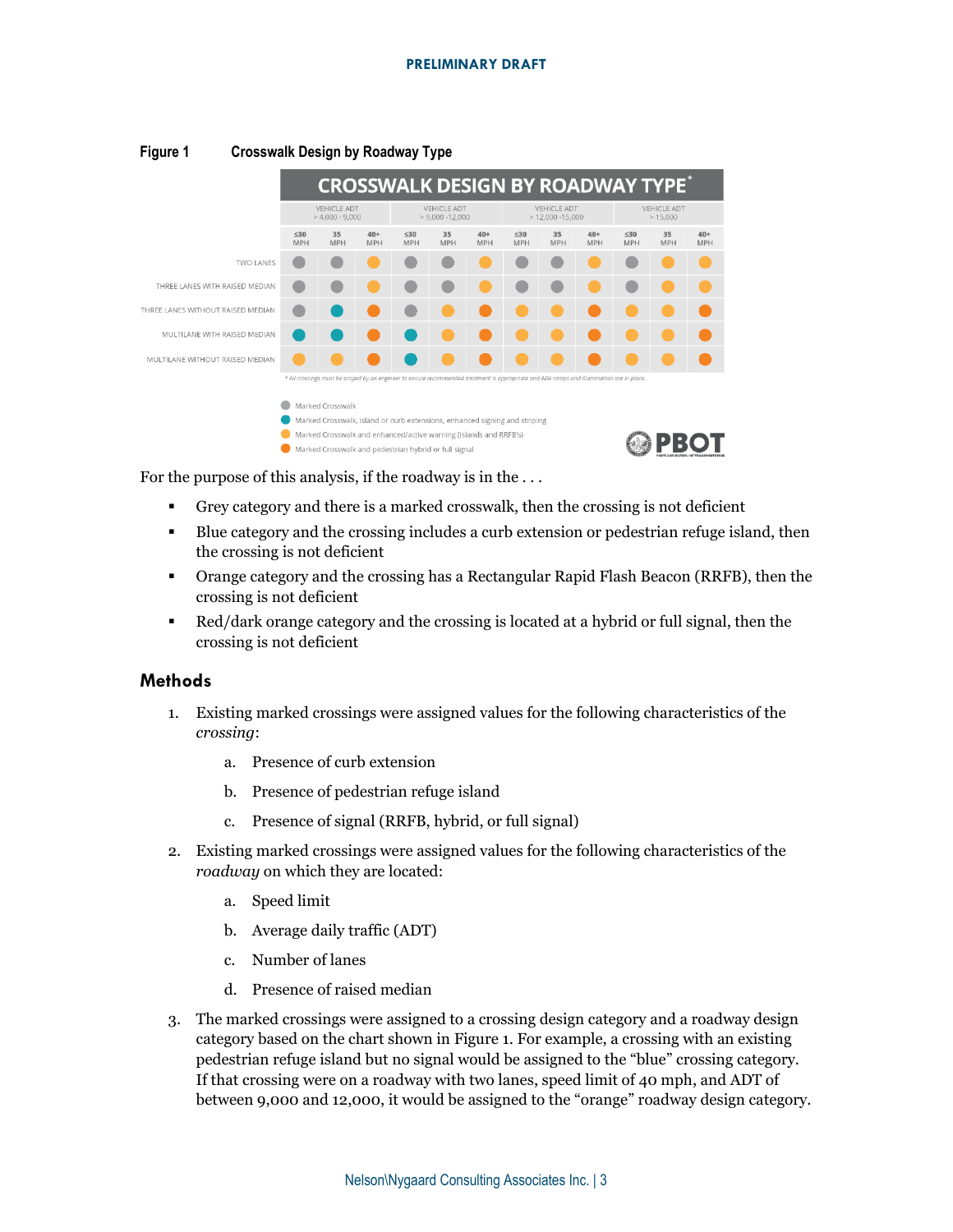4. Deficient crossing were identified as those where the roadway category calls for a level of design that exceeds the existing crossing design.

## **Initial Findings**

There are 218 deficient marked crossings on City Walkways and Major City Walkways, about 5% of the 4,458 total crossings. The number is relatively low partly because 66% of existing marked crossings are at a signalized intersection, which is deemed sufficient for all roadway types by the City of Portland. Figure 2 shows the number of crossing deficiencies organized by the existing design versus the desired crossing design for the roadway.

|                                                                              | <b>Desired Crossing Design for Roadway</b>          |                     |                            |  |  |  |  |
|------------------------------------------------------------------------------|-----------------------------------------------------|---------------------|----------------------------|--|--|--|--|
| <b>Existing Crossing</b><br><b>Design</b>                                    | <b>Blue: pedestrian refuge</b><br>or curb extension | <b>Orange: RRFB</b> | Red: hybrid or full signal |  |  |  |  |
| Blue: marked crosswalk<br>with pedestrian refuge<br>island or curb extension | ΝA                                                  | 97                  |                            |  |  |  |  |
| Grey: marked crosswalk                                                       |                                                     | 108                 |                            |  |  |  |  |

**Figure 2 Number of Crossing Deficiencies: Desired Crossing Design versus Existing Crossing Design**

The vast majority of deficient crosswalks are found on roads for which the desired crosswalk design is "orange", that is, a marked crossing with an RRFB. These are roads which have a higher speed limit and/or more lanes, and/or higher ADT, but are not in the highest category for all of the factors combined. About 30% of the crosswalks analyzed fall on a road with a desired crossing design of "orange", but they make up 94% of the deficient crosswalks. Most of the deficient crossings that should be in the "orange" design category are actually "grey", meaning they have a marked crosswalk with no other design elements.

# **ALONG THE ROADWAY**

# **Gaps**

The Network Needs Analysis defines a gap along the roadway as a segment of a Pedestrian Priority Network street that does not meet the City of Portland's guidelines.

### **Guidelines**

The guidelines for pedestrian walkways are based on the 1998 Pedestrian Design Guide, the Comprehensive Plan, and the Alternative Pedestrian Walkway Guidelines, currently under development (for more information see the Network Completeness and Adequacy Criteria Memo). These guidelines set the standard that all streets should have sidewalks on both sides, except in locations where Alternative Street Design criteria are met. Alternative Street Design criteria allow for a sidewalk on only one side in locations that are environmentally constrained and/or where the posted speed is 25 mph or less. Unimproved right-of-way (ROW), that does not include a paved walkway is also considered to be a gap in the network.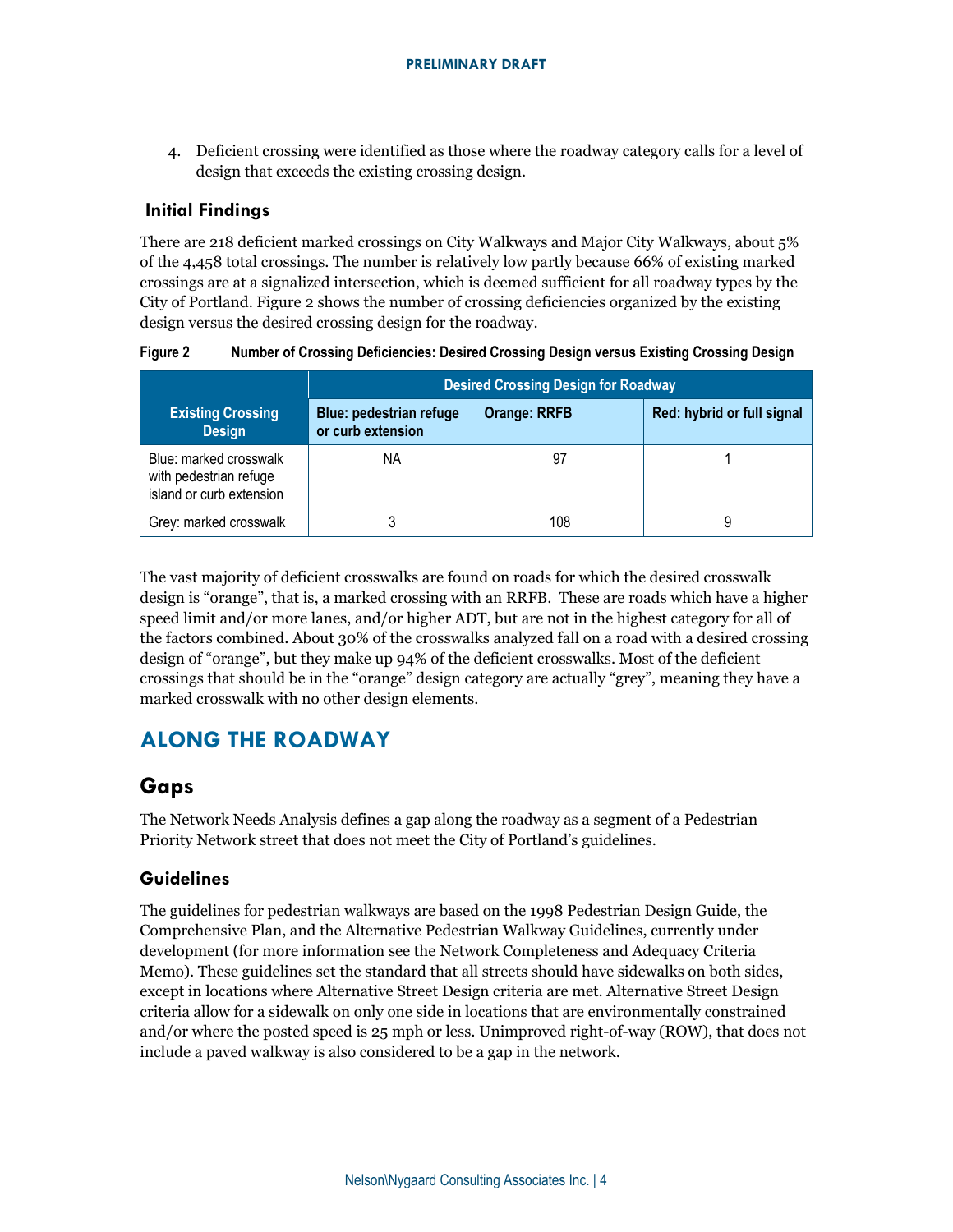### **Methods**

For the initial analysis, gaps in the along-the-roadway network were identified for arterials and collectors on the Pedestrian Priority Network, due to data availability. The next phase of analysis will identify gaps in the network on local streets on the Pedestrian Priority Network.

- 1. The City of Portland provided data on sidewalk presence and absence for curblines on arterial and collector streets. This data represents both the portions of each curb where a sidewalk is located, and those portions of the curb where there is no sidewalk.
- 2. The curbline sidewalk presence and absence data was summarized for each side of each street segment of the Pedestrian Priority Network. In general, each street segment is equal to one block, but there is considerable variation, particularly in areas where streets do not follow a grid pattern.
- 3. Those street segments that may meet Alternative Street Design criteria were identified. This includes:
	- a. Streets with a speed limit of 25 mph or less
	- b. Streets that are considered to be environmentally constrained, which include streets that: are located within 15 feet of a steep slope (>50%); have a grade of 8% or greater, or; are adjacent to primary water quality protection areas, landslide hazard areas, 100-year flood areas, or wildlife habitat areas.
- 4. All segments of City Walkways and Major City Walkways, including those segments that may meet Alternative Street Design criteria, were assigned to one of the following categories:
	- a. Not a gap: sidewalk present on both sides of the street
	- b. Not a gap: sidewalk gap on one side of the street and street segment meets Alternative Design criteria
	- c. Gap: sidewalk gap on both sides of the street (this includes street segments with intermittent sidewalks on both sides)
	- d. Gap: sidewalk gap on one side of the street, not meeting Alternative Design criteria
	- e. No data: data was not available for every City Walkway at this stage in the analysis

#### **Initial Findings**

In the initial analysis of collectors and arterials on the Pedestrian Priority Network for which data was available, 42% of the 487 total street miles were identified as having sidewalk gaps on one or both sides of the street. It should be noted that the totals given below do not represent miles of missing sidewalk, but rather the total length of the street segments that have a gap in the sidewalk on one or both sides.

- 50% of Pedestrian Priority Network collectors and arterials have a sidewalk present on both sides
- 8% of Pedestrian Priority Network collectors and arterials have a sidewalk gap on one side and meet Alternative Street Design criteria
- 10%, about 50 miles, of Pedestrian Priority Network collectors and arterials have a sidewalk gap on one side and do not meet Alternative Street Design criteria
- 32%, about 157 miles, of Pedestrian Priority Network collectors and arterials, have a sidewalk gap on both sides